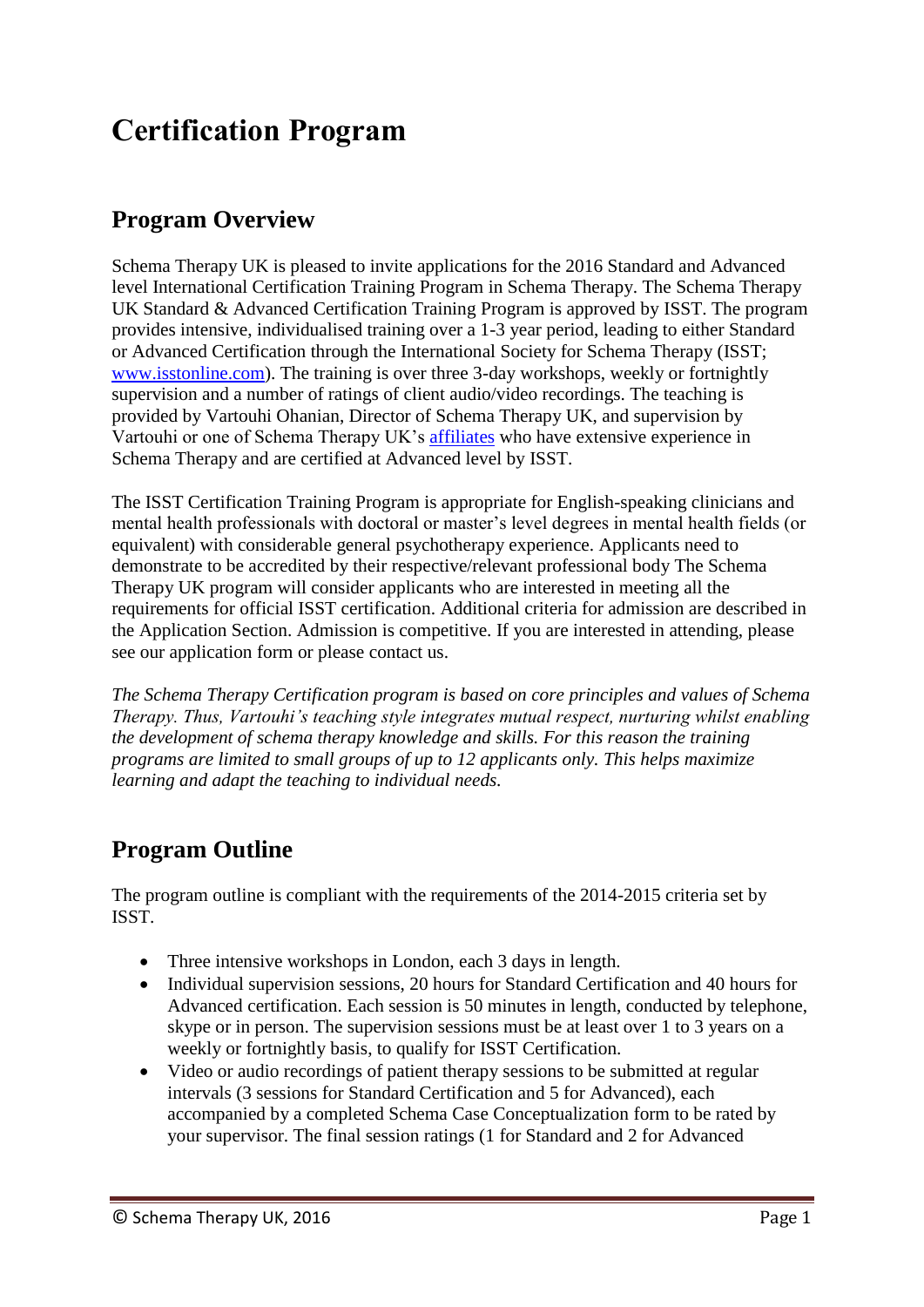Certification) will be scored by an independent, advanced-level certified schema therapist (other than the supervisor) on the Schema Therapist Competency Rating Scale (STCRS). For more details of the minimum requirements for certification **please refer to the 2014-2015 Minimum training requirements set by ISST** [\(www.isstonline.com\)](http://www.isstonline.com/)

- Reading books and articles drawn from schema therapy, as well as other readings that provide a broad conceptual background in a variety of approaches relevant to the schema model.
- Each trainee must treat a minimum of 2 cases for Standard Certification and a minimum of 4 cases for Advanced Certification utilizing primarily Schema Therapy, for at least 25 therapy hours each; furthermore, the total of all Schema Therapy sessions with all patients must be at least 80 hours for Standard and 160 hours for Advanced Certification. More details will be provided later regarding appropriate types of patients for certification.
- All participants will receive comprehensive handouts as well as assessment inventories and other forms developed especially for Schema Therapy.

## **Certification Workshops**

Workshops will be held over 3 days each at:

Friends House 173 Euston Road London NW1 2BJ

2016 dates to be determined.

Workshops will include a combination of teaching methods such as lectures, handouts, video sessions of master schema therapists, live demonstrations, question-and-answer periods, group discussions, supervised practice in dyads, discussion of supervisees' own schemas. About 24 hours of the total workshop time will be spent in dyadic practice.

The workshops will cover:

#### **Schema Therapy - Basic Model (3 days)**

#### *Schema Theory*

- Schemas and coping Styles Defined
- Assessment including interviews, imagery and inventories
- Case Conceptualisation in Schema Terms
- Psycho-education about needs and rights of children, schemas and coping styles
- Temperamental Factors
- Treatment Formulation in Schema Terms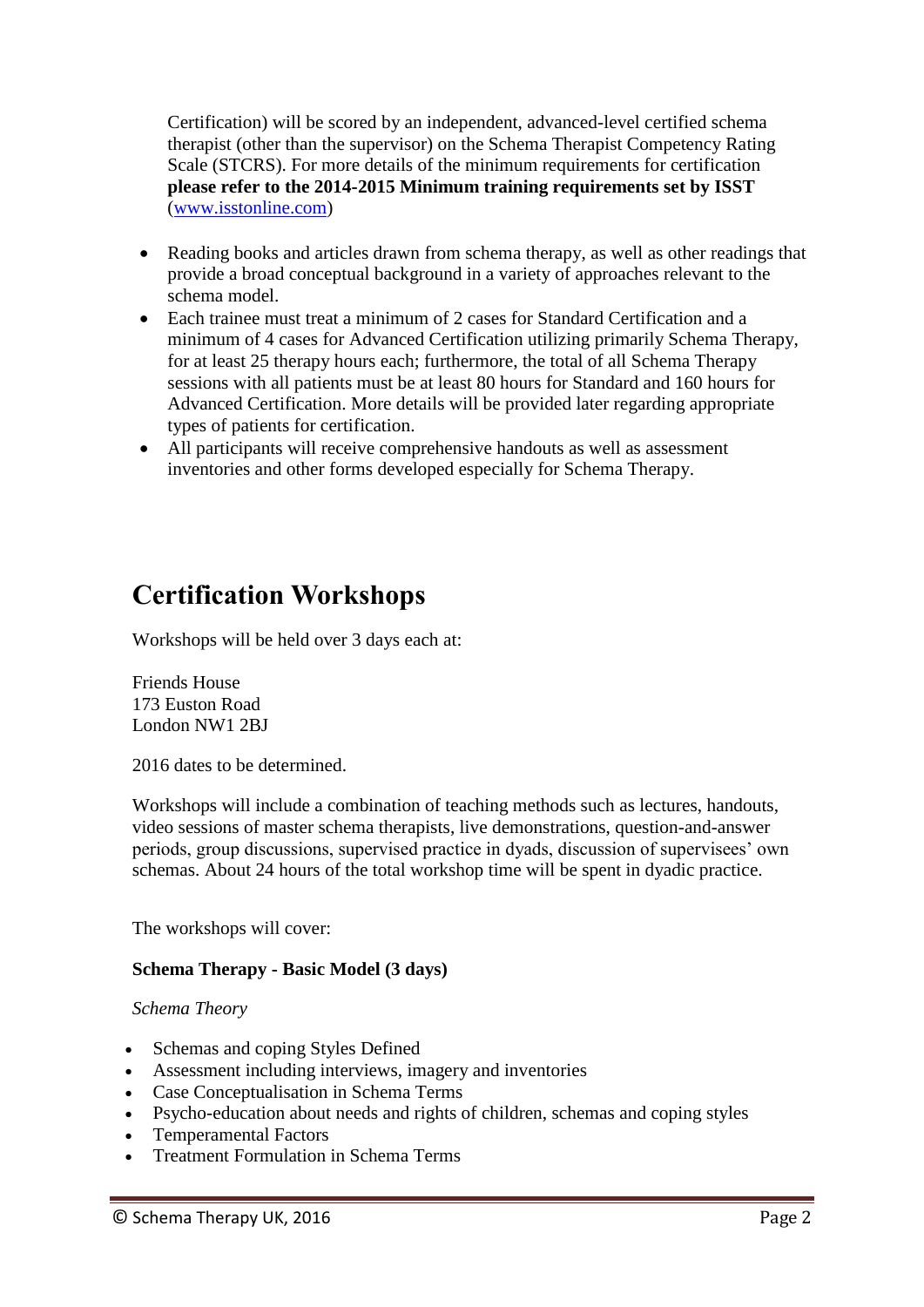#### *Schema Treatment Interventions*

- Limited Reparenting
- Empathic Confrontation and Limit Setting
- Cognitive Techniques including diaries and flashcards
- Experiential Techniques including imagery, imagery rescripting, linking schemas with early childhood experiences, limited reparenting in imagery
- Schema dialogues and chairwork
- Role-plays
- Behavioural Change Strategies and homework assignments
- Dealing with therapist's schemas when applicable

#### **The Mode Model: mode work with personality disorders including BPD (3 days).**

Schema Modes Defined and Differentiated from Schemas and Coping Styles Assessment of Modes using interviews, imagery and inventories Psycho-Education Case Conceptualistion in Mode Terms Treatment Formulation in Mode Terms.

#### *Schema Mode Work*

- Limited Reparenting With Child Modes
- Imagery and Imagery Rescripting
- Mode Dialogues and Chairwork
- Empathic Confrontation and Limit Setting for Maladaptive Coping Modes
- Role-Plays
- Cognitive Techniques including Flashcards
- Behavioural Change Strategies
- Dealing with Therapist's schema modes when applicable

The Mode Model applied specifically to the modes that characterise most patients with BPD.

#### **Mode work with Narcissism (3 days)**

The Mode Model applied specifically to the modes that characterise most patients with NPD including dealing with Therapist's schema modes when applicable

#### **Additional topics**

If time permits: group schema therapy; schema therapy with patients with forensic histories; Axis I Disorders such as Eating Disorders , PTSD, OCD depending on the interests of the participants.

**The key components covered under each topic above is drawn from and compliant with the 2014-2015 ISST Minimum Certification Training Programs Content** (**[www.isstonline.com](http://www.isstonline.com/)**)

If you are interested in attending, please **[contact us](http://www.schematherapyuk.com/contact)**.